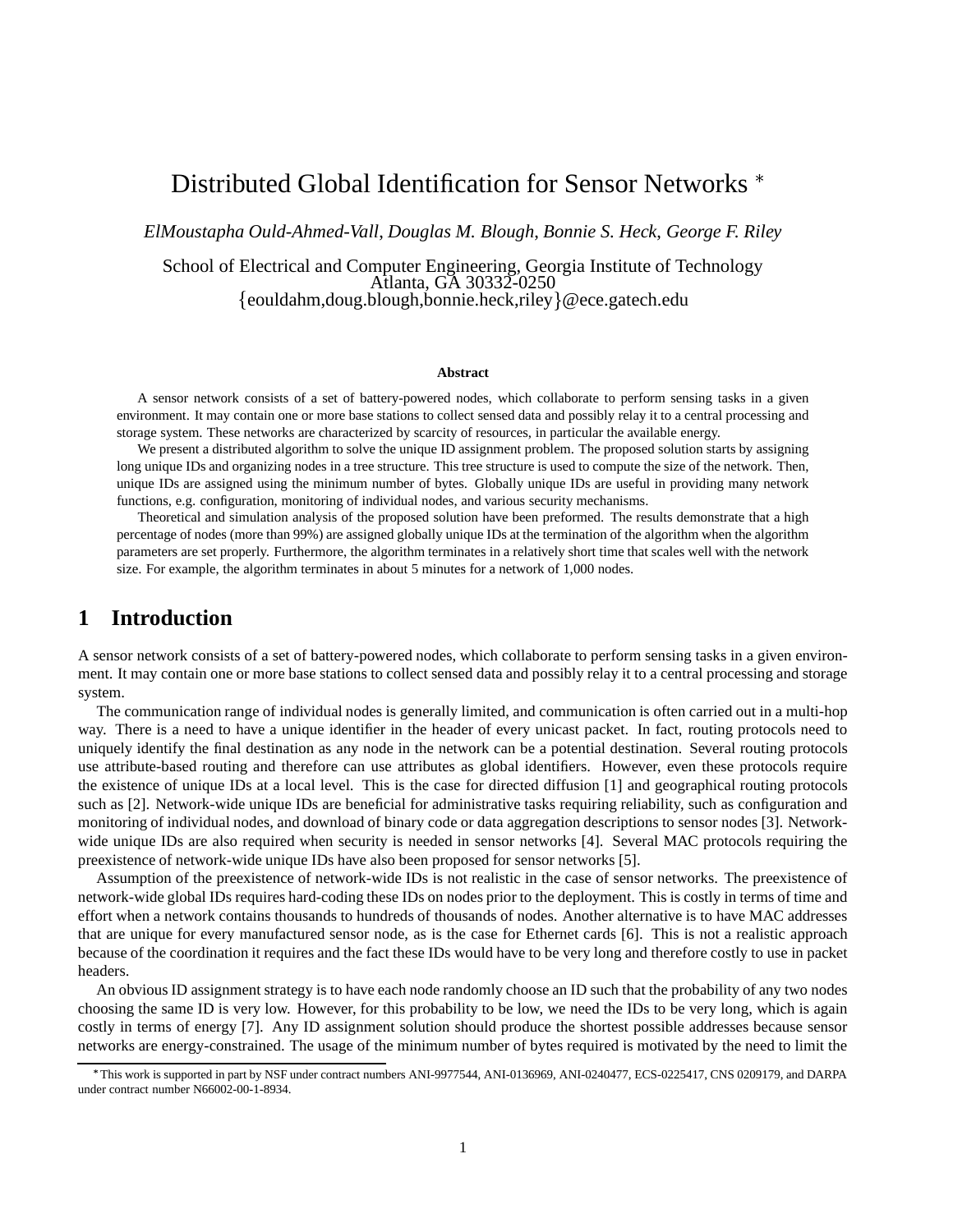size of transmitted packets, in particular the header. In fact, communication is usually the main source of energy drain in a sensor node [8]. For this reason, sensor networks are designed to limit the amount of data transmitted, for example through data aggregation. This reduces the payload of transmitted packets, which makes the header size even more significant.

In this paper, we introduce an algorithm that assigns unique IDs to sensor nodes using only the minimum number of bytes. The algorithm does not assume the preexistence of any type of identification and scales well with the size of the network. We also do not assume the preexistence of any communication protocols. In particular, the preexistence of a specific collision avoidance mechanism is not assumed. The algorithm handles collisions through prevention and recovery. Collisions are prevented through the scheduling of transmissions at random times. If collisions occur, they are detected through a confirmation mechanism, and recovery is performed by retransmitting colliding packets.

The algorithm can be divided into three main phases. In the first phase, a tree structure is established and, at the same time temporary long IDs are assigned. These temporary IDs are used for reliable communication during the remaining two phases. In the second phase, the size of sub-trees is reported bottom-up from leaf nodes to the root. In the third phase, the final short IDs are assigned.

We analytically prove the correctness and termination of the algorithm. We also assess its performance in terms of the execution time and the probability that a node is left without an assigned ID at the end of the algorithm.

### **2 Related Work**

In general, network-wide unique addresses are not needed to identify the destination node of a specific packet in sensor networks. In fact, attribute-based addressing fits better with the specificities of sensor networks [9]. In this case, an attribute such as node location and sensor type is used to identify the final destination. However, different nodes can have the same attribute value, in particular in the same neighborhood. Thus, there is a need to uniquely identify the next hop node during packet routing [10].

Several schemes have been proposed to assign locally unique addresses in sensor networks. In [8], Schurgers, et al., developed a distributed allocation scheme where local addresses are spatially reused to reduce the required number of bits. The preexisting MAC addresses are converted into locally unique addresses. Each locally unique address is combined with an attribute-based address to uniquely determine the final destination of a packet. This use of locally unique addresses instead of global addresses does not affect the operations of the existing routing protocols. This solution assumes the preexistence of globally unique addresses, which is not realistic in the case of sensor networks. Our solution can be used to assign these global addresses prior to the use of the method in [8].

In [10], Ali, et al., proposed an addressing scheme for cluster-based sensor networks [11]. To prevent collisions, nodes within the same cluster are assigned different local addresses. Non-member one-hop and two-hop neighbors must also have different local addresses to avoid the hidden-terminal problem. The network is divided into hierarchical layers where the number of layers increases with the number of nodes in the network. Global IDs are obtained by putting together the local address and the addresses of the head nodes of the different layers. This solution suffers from the fact that the address size increases with the number of layers as 6 bits are added for each layer. This makes this solution less attractive due to the energy cost of using global IDs in the case of large sensor networks. In addition, this solution can be used only with cluster-based routing and does not extend to the case of multi-hop routing [12].

In [3], Dunkels, et al., developed a spatial IP addressing scheme using node location. The (x, y) coordinates of a node are used as the two least significant bytes of its spatial IP. This solution is particularly attractive since it can facilitate the interaction between sensor networks and other types of networks. However, it suffers from the large size of generated addresses leading to higher overhead. It also requires the existence of a localization mechanism since it assumes that nodes are location-aware.

# **3 Unique ID Assignment Algorithm**

We present a distributed algorithm that assigns globally unique IDs to sensor nodes. Initially, we assume that all nodes remain alive until the end of the algorithm. This assumption is relaxed later in this paper to accommodate a dynamic network where nodes join and leave at any time during the execution of the algorithm or after its termination. The algorithm can be divided into three main phases. In the first phase, the objective is to assign temporary unique identifiers in the form of potentially long vectors of bytes. A tree structure rooted at the node initiating the algorithm is established during this phase.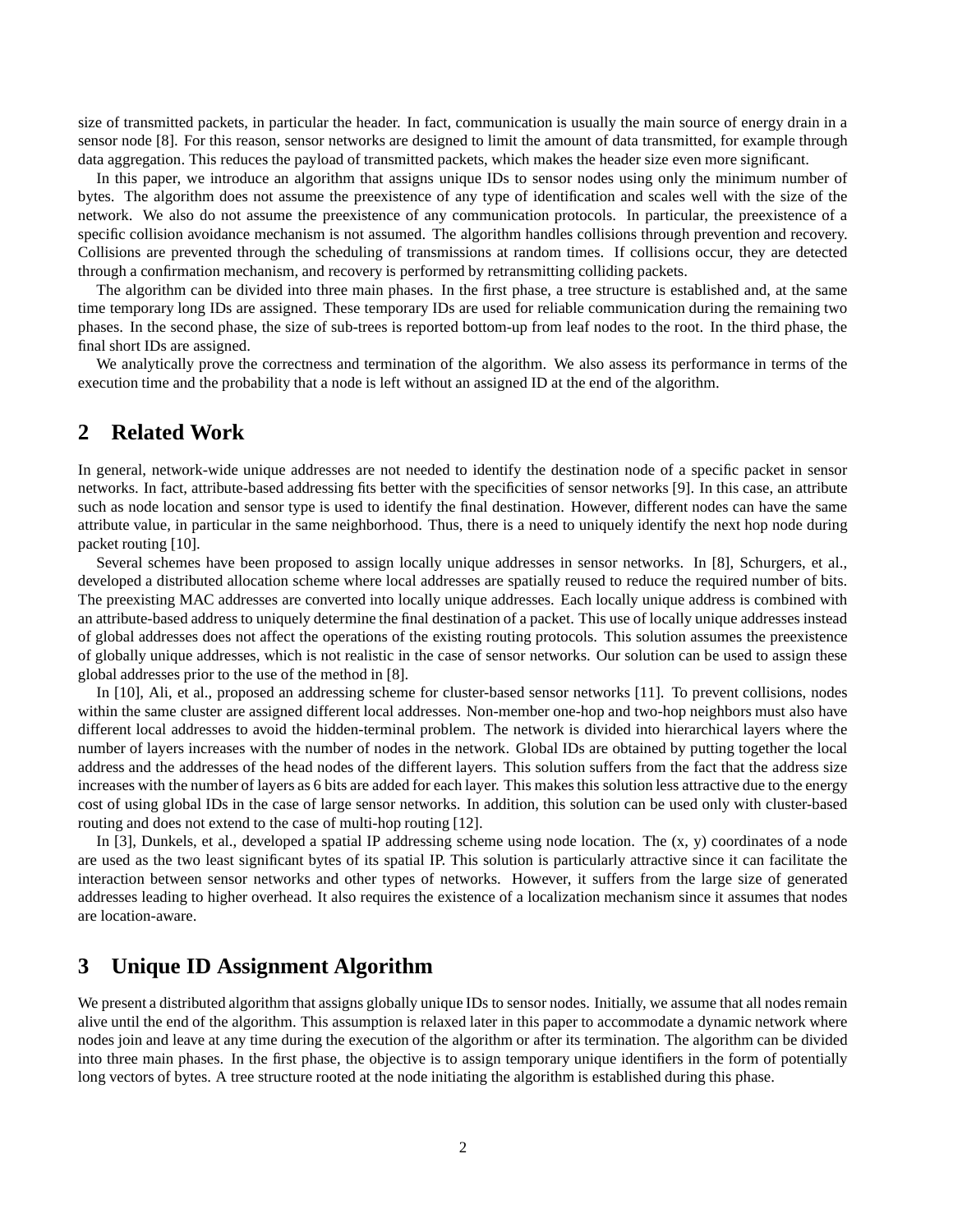In the second phase, the temporary identifiers are used to reliably compute the size of each sub-tree and report it to the parent node. This process is done for each sub-tree from leaf nodes until the root node. At the end of this phase, the initiator knows the total size of the network. This allows the initiator to compute the minimum number of bytes required to give a unique ID to each node in the tree.

The third phase consists of assigning final IDs to each node in the network going from the root to the leaf nodes. These different phases are now described in detail.

#### **3.1 Phase 1: Tree Building and Temporary ID Assignment**

In this phase, temporary IDs are assigned and a tree structure is established. The temporary ID of a particular node is a vector of bytes that uniquely identifies it. The temporary ID of a child node has one byte more than that of its parent. We assume a network density, such that no node has more than 256 neighbors. However, for networks of higher density, temporary IDs can be modified to be vectors with elements of 2 or 3 bytes as needed. The algorithm starts with the initiator node, typically the base station, choosing its temporary ID to contain one byte of value 0, and broadcasting an initialization message of type 1. Each node receiving an initialization message for the first time considers its parent to be the sender of the message and initializes its temporary ID to that of its parent node.

The receiving node then randomly chooses a 4-byte integer and sends it in a message of type 2 to its parent node. This message also contains a retry counter. Upon reception of a new message of type 2, the parent node checks if any other child node had already chosen the same random number. If so, a reinitialization message of type 3 is sent to the child node. If no other child had chosen the same number, the parent node sends a message containing an assigned ID of one byte that is different from the ones sent to other children nodes. This message is of type 4. The reception of this message is confirmed to the parent by a confirmation message of type 5.

After receiving the message of type 4 containing the 1-byte unique child ID, this byte is added at the end of the temporary ID. The child node then schedules the sending of an initialization message at random time uniformly distributed between  $timeWait$  and  $2 \times timeWait$ . At the scheduled time, the node sends an initialization message of type 1 and waits for a certain amount of time  $(5 \times timeWait)$  to hear from any potential children. If any child responds within this period, the previous procedure of assigning one byte ID repeats itself. If no child responds, the node considers itself a leaf node.

All messages except the ones of type 1 are exchanged in a reliable way. A message of type 2, which contains the random 4-byte integer chosen by a child node, is confirmed by the reception of a message of type 3 (reinitialization message) or type 4 (containing a 1-byte assigned ID). A message of type 3 is resent if the parent node receives a second message of type 2 with the same 4-byte ID. A message of type 4 is confirmed through the reception of the confirmation message of type 5. If a message is not confirmed within a random period chosen uniformly between  $timeWait$  and  $2 \times timeWait$ , the message is resent. The node keeps checking for a confirmation and resending until the message is confirmed.

Figure 1 illustrates the messages exchanged between a parent node and a child node during phase 1 when no reinitialization message is sent. A reinitialization message makes the child node resends the message of type 2. At the end of this exchange, the child node has a temporary ID that is 1 byte longer than the one of its parent node. The child node then sends its own message of type 1. Algorithm 3.1 gives the pseudo code of the first phase. Note that at the end of this phase every node knows the temporary ID of its parent node. The parent ID is equal to the node ID without the last byte.

#### **3.2 Phase 2: Collecting the Sub-Tree Sizes**

In this phase, nodes report their sub-tree sizes from the leaf nodes to the root node. The sub-tree size of a particular node is the number of nodes contained in the tree rooted at that node at the end of phase 1. A node that is declared leaf at the end of phase 1 considers its sub-tree size to be 1 and sends it as a message of type 6 to its parent. A non-leaf node waits until it receives sub-tree sizes from all of its children nodes before sending its sub-tree size to its parent. Sub-tree size messages are confirmed by the parent node with a confirmation message of type 7. Figure 2 illustrates the message exchange during phase 2 to collect the sub-tree sizes.

When the initiator receives sub-tree size messages from all of its children, it knows the total number of nodes in the network. This total is used to compute the minimum number of bytes needed to code a unique final ID for each node in the network. These IDs are assigned in phase 3 of the algorithm. Algorithm 3.2 gives the pseudo code of the second phase. Note that at the end of this phase every node knows its sub-tree size as well as the sub-tree size of each of its children nodes.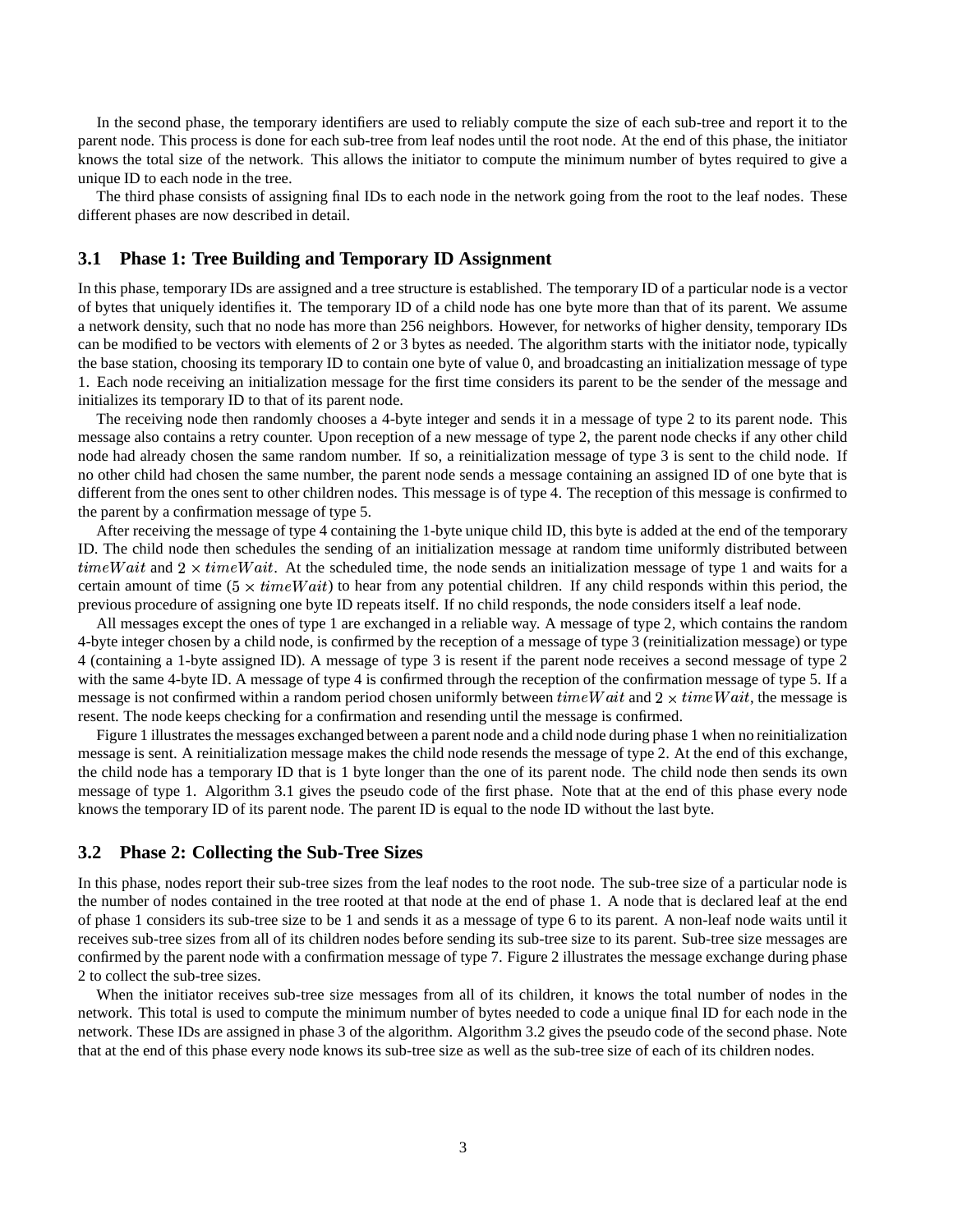

Figure 1: One step of phase 1 with no reinitialization message

#### **3.3 Phase 3: Final Unique ID Assignment**

In this phase, the final unique IDs are assigned by each parent node to its children nodes starting from the root. Final IDs are coded using the same number of bytes (i.e., 1, 2, 3, or 4) for all nodes. The initiator is assigned an ID of 0. It sends a final ID message (message of type 8) to each of its children nodes. Each message contains a unique ID and the number of bytes to be used to code IDs. Final ID messages are confirmed with messages of type 9. Each node receiving a message of type 8 takes the ID it contains as its final ID and knows that a number of IDs starting from its ID and containing as many IDs as needed is reserved for the IDs of the nodes in its sub-tree. Each non-leaf node receiving a final ID message confirms it and assigns IDs to its children nodes in a similar way.

Figure 3 illustrates the message exchange during phase 3 to allocate the final IDs. Each node allocates its ID plus 1 to its first child and then allocates  $ID_i$  to the  $i^{th}$  child with  $ID_{i+1} = ID_i + S_i$ , where  $S_i$  is the sub-tree size of the  $i^{th}$  child. Algorithm 3.3 gives the pseudo code of the third phase. At the end of this phase, every node in the network knows its final ID. These final IDs are coded using the minimum number of bytes.

#### **3.4 Collision Handling**

Assuming a single channel, if a node  $n_s$  is transmitting a message to a node  $n_r$ , a collision occurs if  $n_r$  is already in the process of receiving from a different node. The algorithm does not assume the existence of any specific MAC address. In particular, no collision avoidance mechanism is required. Collision is handled in the sense that all messages except the initialization message (message of type 1) received by a node are confirmed by an acknowledgment message. Before sending a message, a node chooses randomly an integer number  $rn$  between 0 and  $\overline{RANDMAX}$ , and waits for a time equal to  $(1 + rn \div \text{RANDMAX}) \times timeWait$ . If it does not receive the confirmation within the random waiting time, it resends the message and keeps doing so until receiving the confirmation.

The node adapts the parameter  $timeWait$  to the traffic condition. In fact, this parameter is increased by half of its initial value (time WaitI) every time an expected confirmation is not received, unless  $timeWait$  has already reached an upper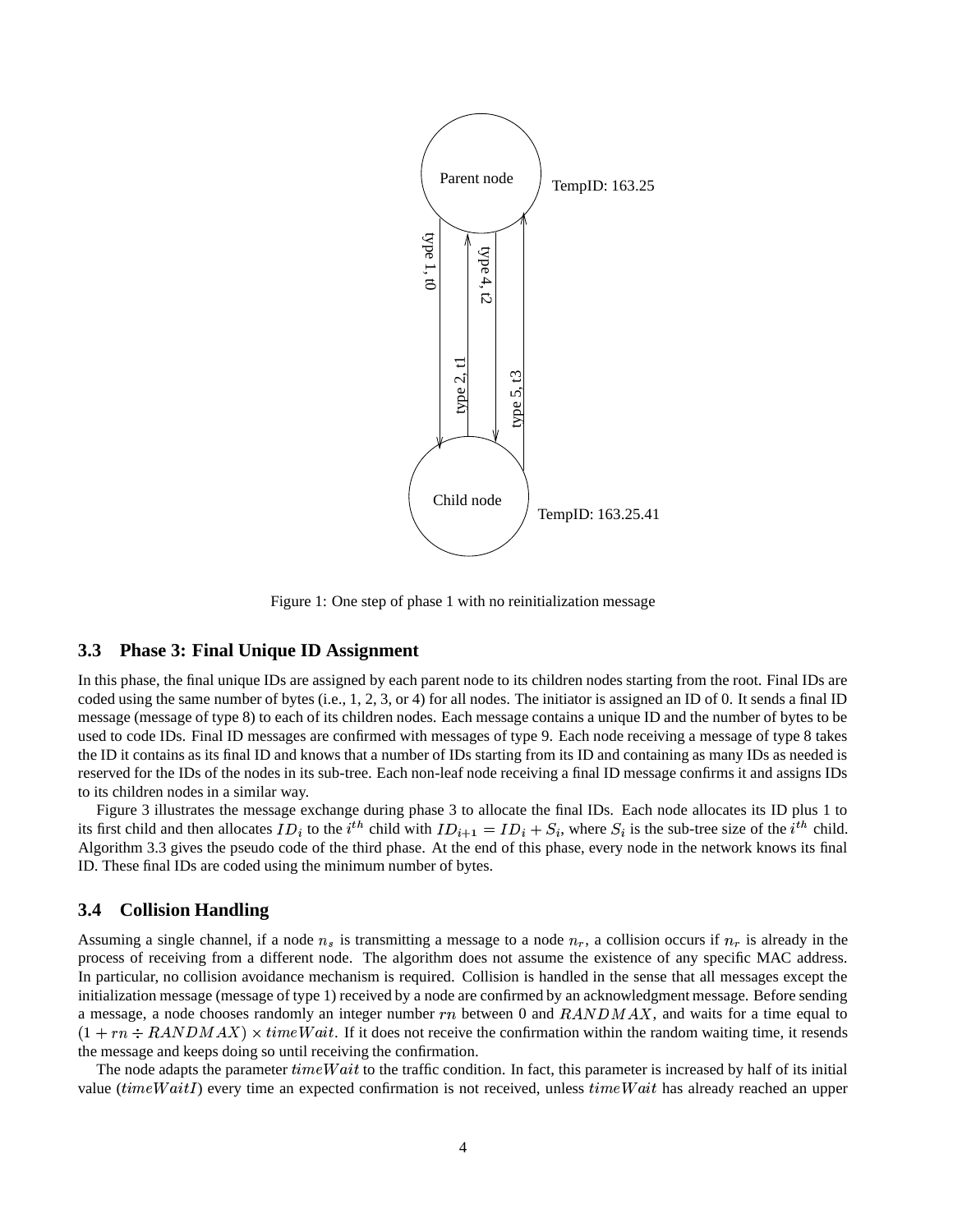```
ChildB := 1idContimmod = falseif initiator is true then
  \epsilonemnia \epsilon = 0send an initialization message of type 1
end if
if receive message msg of type 2 then
  if a child already have same intId then
    send reinitialization message of type 3
  end if
  if no child already has same intId then
    add to children list
    choose a random time rt
    schedule checking for confirmation at rt
    send message of type 4 with ChildIdB
     ChildIdB := ChildIdB + 1\blacksquareend if
end if
if receive msg message of type 5 then
  if msg. dest = tempId then
     find ch, the corresponding child
     ch.templdConfirmed := true\label{eq:ch} \begin{aligned} &\textit{ch.sizeReceived} := \textit{false} \\ \end{aligned}end if
end if
if receive first message m sg of type 1 then
  id Assigned \cdot = \, true{ tem} { \bf \it{v} {\bf \it{I}} } = { \it{m} {\it{s}} } { \it{o}} { \it{urce} }choose a random 4-byte intIdchoose a random time rtschedule checking for confirmation at rtsend message of type 2 with int I dend if
if receive msg message of type 3 then
  choose a different random 4-byte intIdchoose a random time rtschedule checking for confirmation at rtsend message of type 2 with int I dend if
if receive msq message of type 4 then
  if idConfirmed is true then
     update timeWaitresend message of type 5
  end if
  if idConfirmed is not true then
     update \boldsymbol{tempId} and \boldsymbol{idConfimed}update timeWaitchoose a random time rtschedule sending message of type 1 at rtsend message of type 5
  end if
end if
```
limit set to  $5 \times timeWaitI$ . Upon the reception of a message,  $timeWait$  is reduced by half of  $timeWaitI$ , unless a lower bound, set to the initial value, is already reached.

For the message of type 1, it is assumed that every node has several neighbors. Each neighbor sends an initialization message at different times (randomly chosen after the first phase). Therefore, a node has several possibilities of receiving an initialization message.

### **4 Theoretical Analysis**

This section contains the theoretical evaluation of the unique ID assignment algorithm. In particular, the correctness of the algorithm is analyzed. We also prove that the algorithm terminates naturally and give an upper limit on the average energy consumption per node. Since the initial assignment messages (of type 1) are sent in a reliably, we also analyze the probability of a node being left out by the algorithm. Such a node does not participate in the algorithm and is not assigned an ID.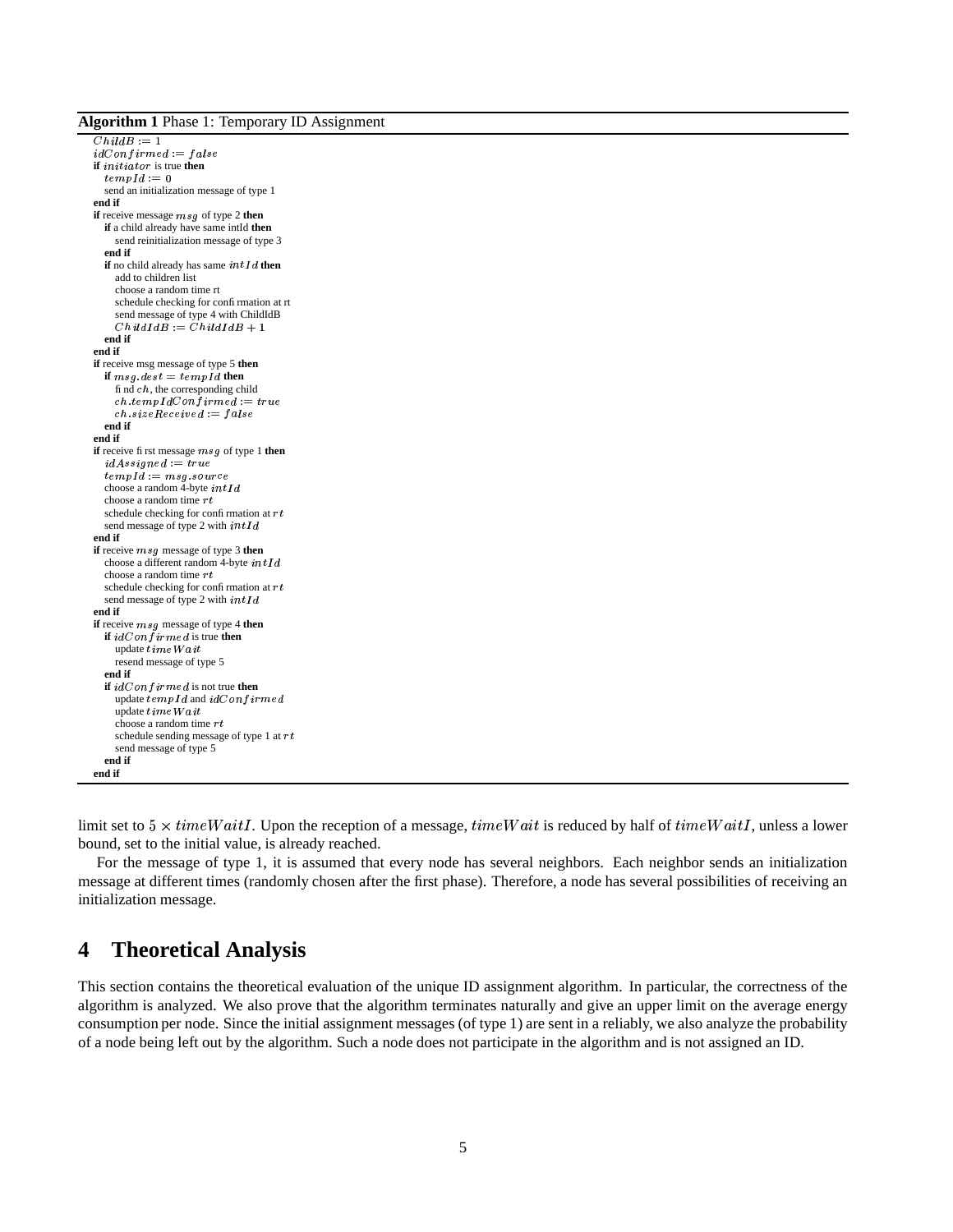| Algorithm 2 Phase 2: Sub-tree Sizes Collecting |
|------------------------------------------------|
|------------------------------------------------|

| $subtreeSize := 1$                                                                                |
|---------------------------------------------------------------------------------------------------|
| $sizeConfirmed := false$                                                                          |
| <b>if</b> receive $msq$ message of type 6 <b>then</b>                                             |
| find $ch$ , the corresponding child                                                               |
| if $ch$ , $size$ $Receive$ $d$ is true then                                                       |
| resend message of type 7                                                                          |
| end if                                                                                            |
| <b>if</b> ch. $size$ Received is not true <b>then</b>                                             |
| $ch$ subtree $Size$ and $ch$ size $Confirmed$                                                     |
| $subtreeSize := subtreeSize + ch.subtreeSize$                                                     |
| send message of type 7                                                                            |
| choose a random time $rt$                                                                         |
| schedule checking if all sub-tree sizes received at $rt$                                          |
| end if                                                                                            |
| end if                                                                                            |
| <b>if</b> leaf is true <b>then</b>                                                                |
| choose a random time $rt$                                                                         |
| schedule checking for confirmation at $rt$                                                        |
| send message of type 6                                                                            |
| end if                                                                                            |
| if receive $msg$ message of type 7 then                                                           |
| if $sizeConfirmed$ is not true then                                                               |
| update $sizeConfirmed$                                                                            |
| end if                                                                                            |
| end if                                                                                            |
| <b>if</b> sub-tree size messages received from all children and <i>initiator</i> is not true then |
| choose a random time $rt$                                                                         |
| schedule checking for confirmation at $rt$                                                        |
| send message of type 6                                                                            |
| end if                                                                                            |

#### **Algorithm 3** Phase 3: Final IDs Assignment

```
if sub-tree size messages received from all children and initiator is true then
   compute n \, b \, B \, y \, t \, e \, s, the number of bytes
  myId := 0id Aerianed F := truecurrentId := 1choose random time rtschedule checking for confirmation at rtsend message of type 8 to first child with currentIdend if
if receive msg message of type 9 then
   find ch, the corresponding child
   if ch.idFinalConfig ir med is true then
    ignore
  end if
   if ch.idFinalConfig ir med is not true then
     ch\_idFinalConfirmed := truecurrentId := currentId + ch.subtreeSizeif more nodes in the children list then
       choose random time rtschedule checking for confirmation at rt<br>send message of type 8 to next child with currentIdend if
  end if
end if
if receive msg message of type 8 then<br>
if idAs signedF is true then
     resend final ID confirmation message of type 9
  end if
   if idAs signedF is not true then<br>idAesinnedF = truemyId := msg.minId \ \mathop{current} Id := m vId + 1\blacksquaresend message of type 9 to parent node
    choose random time rtschedule checking for confirmation at rtsend message of type 8 to first child with currentIdend if
end if
```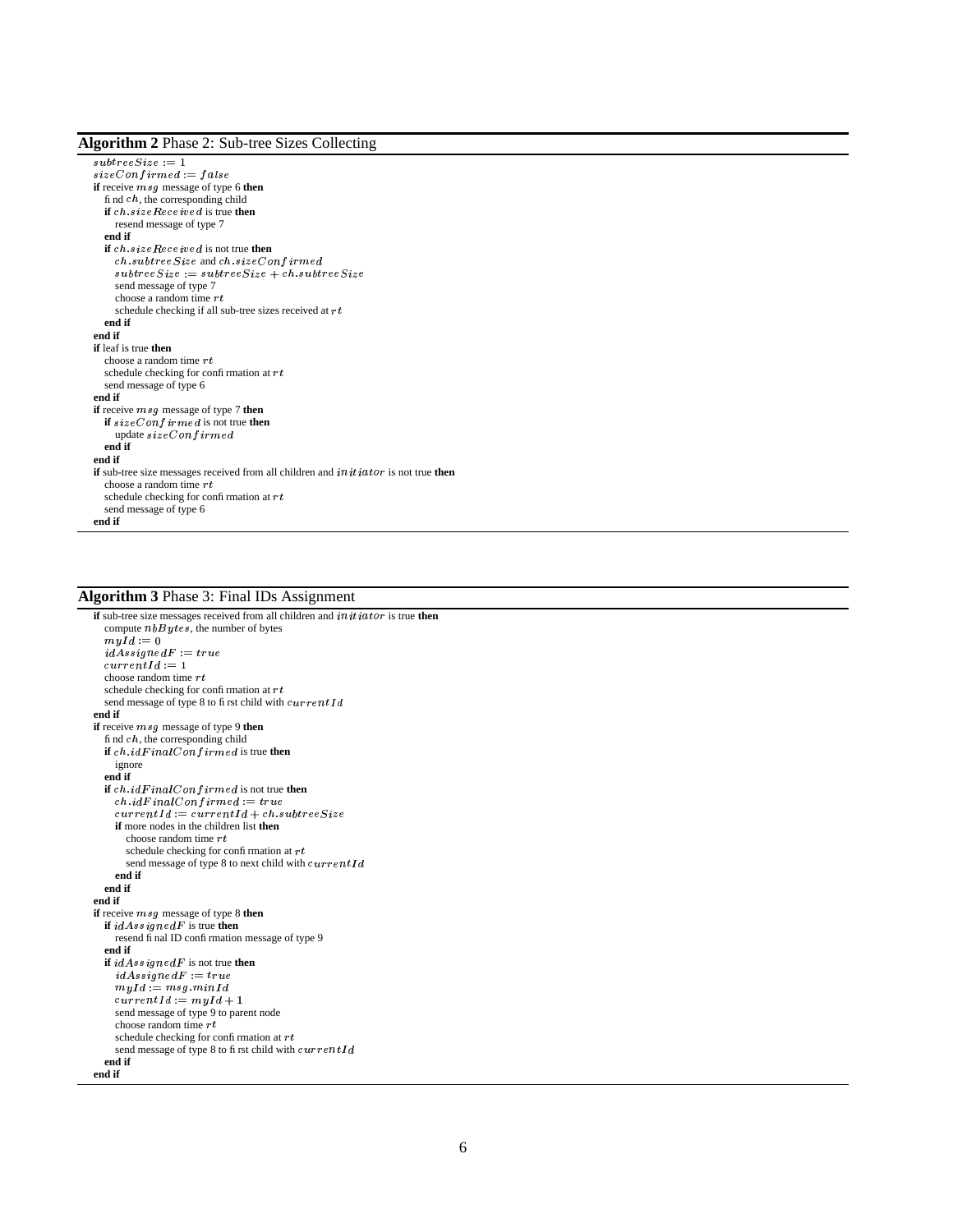

Figure 2: One step of phase 2

### **4.1 Model**

The evolution of each node, except for the initiator, is modeled as a stochastic process with state space of  $s = \{0, 1, 2, 3, 4, 5\}$ . The different states are defined as follows:

- 1. State 0: A node is in state 0 if it did not yet receive any initialization message (message of type 1)
- 2. State 1: A node is in state 1 if it has already received an initialization message, is still waiting for its temporary ID to be confirmed by its parent node
- 3. State 2: A node is in state 2 if its temporary ID has been confirmed by its parent node, but it did not yet send a message of type 1
- 4. State 3: A node is in state 3 if its temporary ID has been confirmed by its parent node, it has sent a message of type 1, but did not yet send its sub-tree size message. This could be because it is still waiting to know if it is a leaf, or is still waiting for at least one child node to report the size of its sub-tree. It could also be during the period after receiving all sub-tree sizes, but the scheduled time to send its sub-tree message has not been reached
- 5. State 4: A node is in state 4 if it has already reported its sub-tree size to its parent node but is still waiting to receive its final ID
- 6. State 5: A node is in state 5 if it has already received its final ID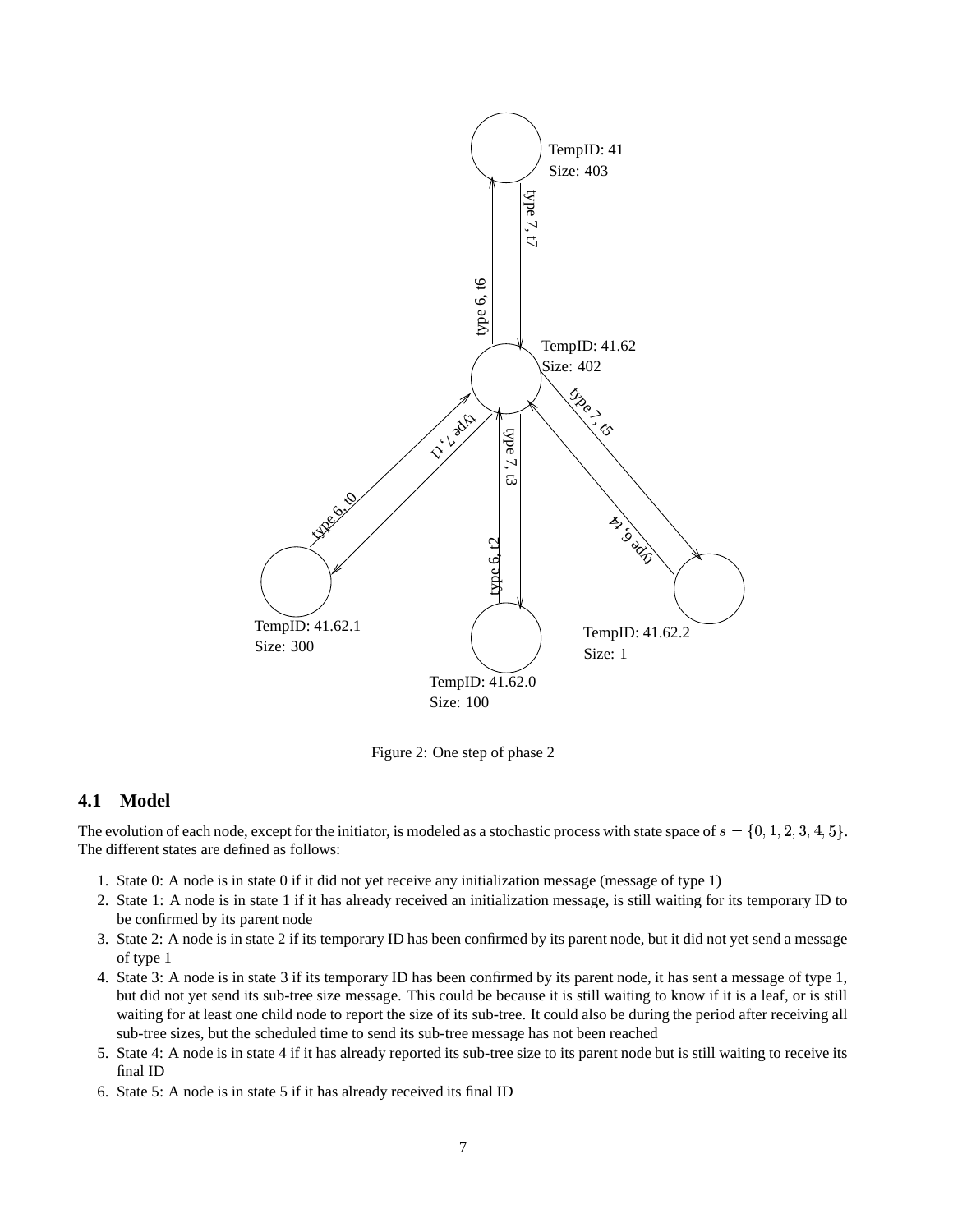

Figure 3: One step of phase 3

Clearly, state 5 is a stable state after which the node does not go back to any other state. It is also clear that a node can only go to the next higher state or remain in its current state. That is, for example, a node in state 3 can only go to state 4 or remain in state 3. The probability that a node changes its state depends on its current state as well as the states of the neighboring nodes. In fact, the neighbors influence the node state in several ways. A non-initiator node currently in state 0 can go to state 1 only if at least one of its neighbors is already in state 2. A non-leaf node in state 3 can change to state 4 only if all of its children nodes (a sub-set of its neighbors) are already in state 4. A non-initiator node currently in state 4 can go to state 5 only if its parent node is already in state 5. More generally the neighbors affect the probability of change in the sense that they can cause collisions if transmitting simultaneously. Collisions cause messages to be retransmitted and delay state changes.

We define the probability  $p_i(t)$  as the probability that when the node is in state i at time t, it goes to state  $i + 1$  in the next step  $(t + 1)$  with i between 0 and 4. As stated earlier, the value of  $p_i(t)$  depends on the current state of the node as well as the current states of its neighbors, in particular its parent and children nodes. Figure 4 gives the state diagram.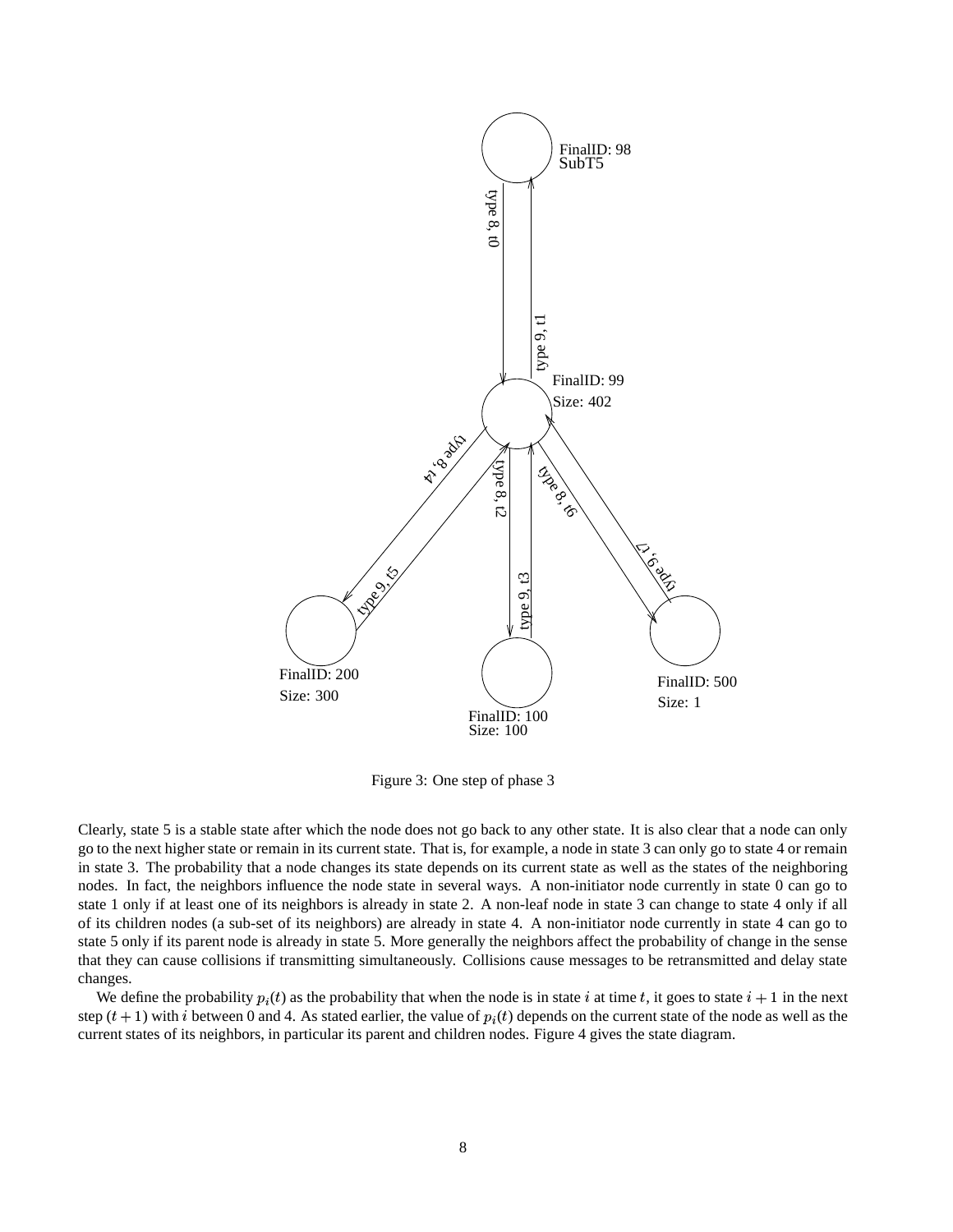

Figure 4: States diagram

#### **4.2 Performance of the Algorithm**

In this subsection, several properties of the algorithm are proved. In particular, the correctness and termination of algorithm are studied. We also study the probability of a node not being assigned an ID at the end of the algorithm. This is a measure of the effectiveness of the algorithm.

Before studying the correctness of the algorithm, we look at the possibility of two nodes with the same parent receiving the same temporary ID. This occurs only when two children of the same node choose the same 4-byte ID in first phase and respond simultaneously with messages of type 2 to the initialization message and their parent receives only one of the two messages. For the two nodes to end up with the same temporary ID, they need also to send simultaneously the confirmation message of type 5 and for their parent to receive one and only one of these messages.

We define  $P_{i2}$  as the probability of two nodes having two identical temporary IDs. As we can see,  $P_{i2}$  is very low because the occurrence of two nodes having two identical temporary IDs is conditioned to the occurrence of a successive number of independent events each having a very low probability. In fact,  $P_{i2} \leq P_f$ , where  $P_f$  is the probability of any two nodes in the network with the same parent choosing the same 4-byte integer. It can be proved that for a network of  $n$  nodes each having no more than 256 neighbors, we have  $P_{i2} \le P_f \le (n \times 256) \div 2^{32}$ . For  $n = 10,000$ , we obtain  $P_{i2} \le 5.96 \times 10^{-4}$ . The following lemma states the correctness of the algorithm.

**Lemma 1.** If the algorithm terminates, each participating node has a unique ID with a high probability of  $1 - P_{i2}$ , where *is as defined above.*

*Proof.* The proof comes from the nature of the assignment of temporary and final IDs. Since temporary IDs are assigned in a hierarchical way with children of same node all having different IDs, phase 1 ends with every node having a different temporary ID. The only exception is when two nodes receive the same temporary ID. In phase 3, each parent node, starting from the initiator, reserves a different set of final IDs for each of its children nodes having different temporary IDs to assign to its sub-tree. Therefore, every node having a unique temporary ID ends with a unique final ID. This proves the correctness of the algorithm. □

The following lemma shows that if nodes do not die during the execution of the algorithm, then the algorithm terminates.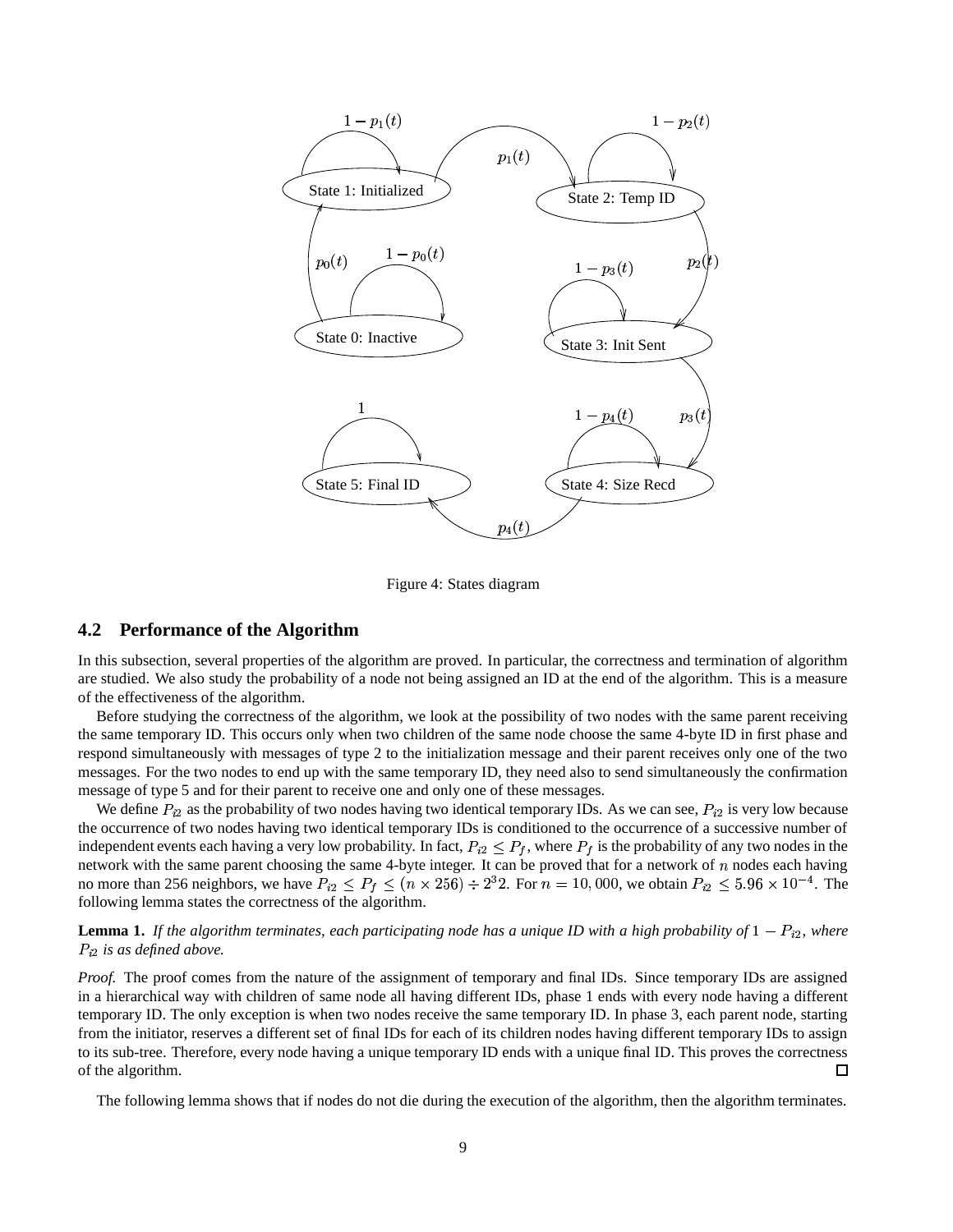#### **Lemma 2.** If all nodes that received an initialization message remain alive, then the algorithm will terminate.

*Proof.* The statement in this lemma is equivalent to declaring that any node reaching state 1 in the states diagram will eventually reach state 5 if no node dies during the algorithm execution. This is clearly the case when the probabilities  $p_1(t)$ ,  $p_2(t)$ ,  $p_3(t)$ , and  $p_4(t)$  are each greater than 0. Each of these probabilities is permanently equal to 0 only if a neighboring node with which the node interacts in the current state (parent or child node) is no longer alive. In fact, if such a node dies, the dependent node can continue sending a message indefinitely while waiting for a confirmation. It can also indefinitely wait for a size message (in case of parent node) or a final ID message (in a case of a child node). If no node in the network dies, each of the probabilities  $p_1(t)$ ,  $p_2(t)$ ,  $p_3(t)$ , and  $p_4(t)$  does not remain equal to 0 all the time. Therefore, each node reaches the final state. The algorithm terminates when all leaf nodes reach the final state (state 5 in the states diagram).  $\Box$ 

We now determine the probability that a message is successfully transmitted by the second trial. A message is not successfully transmitted if a collision occurs. A collision is detected by the sender node,  $n_s$ , when it does not receive the corresponding confirmation message in a randomly predetermined time period. As explained in Subsection 3.4, the length of this time period is uniformly distributed between  $timeWait$  and  $2 \times timeWait$ . If no confirmation is received, the message is resent at the end of this period. A collision occurs if the receiving node,  $n_r$ , is currently in the process of receiving a different message. It also occurs if a different neighbor of  $n_r$  broadcasts a message while the current message is being received. If the size of the current message is S bytes and the capacity of the radio is B kbps, the transmission (reception) time of the message is given by:  $T_t = 8S \div (1,000 \times B)$ . Suppose that the transmission starts at  $t_0$  the current message is not received (collision) if at least one of the other neighbors  $n_r$  transmits a message in the time interval  $[t_0-T_t, t_0+T_t]$ . If  $n_r$  has k neighbors, including the sender  $n_s$ , each neighbor transmits at most one message during each period of length  $tw_0$ , where  $tw_0$  is the initial value of  $timeWait$ . Consequently, there are at most  $k-1$  messages sent by the other neighbors. Each message is followed by a confirmation message except for a message of type 1 or when confirming a previous message from  $n_r$ . Therefore, there are at most  $k-1$  confirmation messages and a total of  $2 \times (k-1)$  messages. Assuming that all messages have approximately the same size S, the current message encounters a collision if its reception starts in one of at most  $2 \times (k-1)$  transmission periods of length  $2 \times T_t$ . The following lemma bounds the probability that a message is received by the second trial.

 ${\bf Lemma\ 3.}$  If  $tw_0$  is such that  $P_c=32\times (k-1)\times S\div (1,000\times B\times tw_0)\leq 1,$  then the probability of a message successfully *received upon second transmission is at least*  $P_2 \geq 1 - P_c^2$ .

*Proof.* This follows from the fact that a collision occurs if the reception of the message starts during one of at most  $2 \times$  $(k-1)$  transmission periods each lasting  $2 \times T_t$ . Since each node sends at most one message in each time interval of length  $timeWait \geq tw_0$ , we obtain the maximum collision probability:  $P_c = 4 \times (k-1) \times T_t \div tw_0 = 4 \times (k-1) \times 8 \times S \div$  $(1,000\times B\times tw_0)=32\times (k-1)\times S\div (1,000\times B\times tw_0)$ . Two collisions must occur for the message not to be received by the second trial. Consequently, the probability of successful transmission by the second trial is given by:  $P_2 \ge 1 - P_c^2$ .  $\Box$ 

This demonstrates that by appropriately setting  $tw_0$ , we can guarantee a high probability of transmission of messages by the second trial. For a numerical example, we assume that the radio transmission rate is  $B = 100kbps$ , which is reasonable for current technology: transmission rate for MICAz motes for example is 250 kbps. We also assume that  $k = 21$ , the network having a density of 21. The message size  $S$  is function of the number of hops from the base station since each address is composed of one byte per hop. Let assume that at most  $S = 100$ . This limit holds even for large networks with low densities. Then we have:  $P_c = 0.00064 \div tw_0$ . Clearly, we can see that by setting initially  $timeWait$  to  $tw_0 = 1s$ , we obtain the following high probability of successful transmission by the second trial:  $P_2 \ge 1 - 0.00064^2 = 1 - 0.41 \times 10^{-6}$ .

By following the same reasoning as above, we can bound the probability of a node not assigned an ID at the end of the algorithm. This occurs if the messages of type 1 (initialization messages) from all of its neighbors are lost. Since each of these messages is sent at a random time, we obtain the following lemma.

**Lemma 4.** If k neighbors of a node are assigned IDs, then the probability of the node being left out is at most  $P_1 \leq$  $32 \times (k-1) \times S \div (1,000 \times B \times tw_0).$ 

*Proof.* The node is left out if all the messages of type 1 sent by its neighbors experience collision. The probability of collision of each of these messages is bounded by  $P_c \geq 32 \times (k-1) \times S \div (1,000 \times B \times tw_0)$ . Since the different collision events are independent, the joint probability is equal to the product of the different probabilities. Henceforth, we obtain:  $P_l \le P_c^k = 32 \times (k-1) \times S \div (1,000 \times B \times tw_0)$ .  $\Box$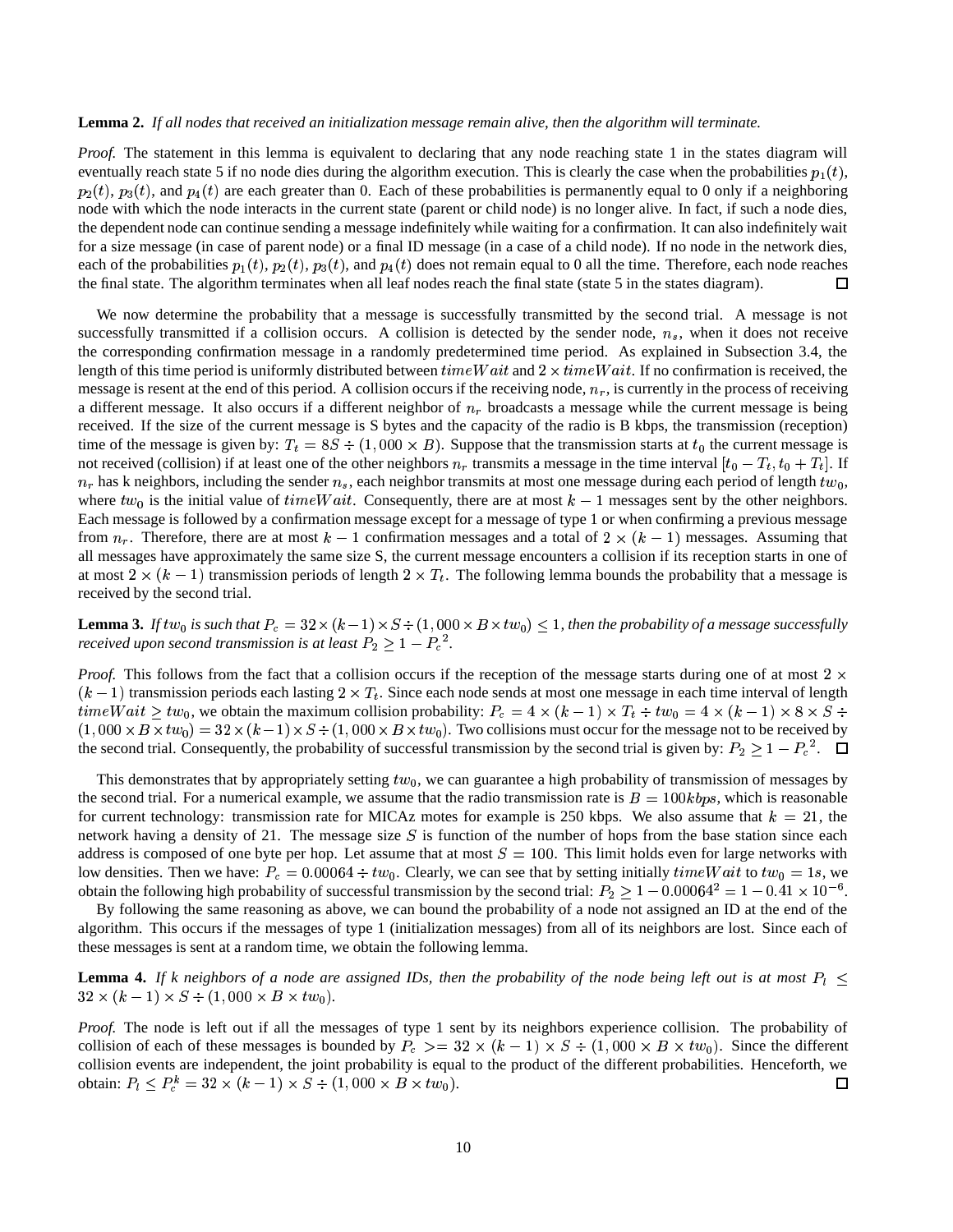Again, this probability can be controlled through the parameter  $tw_0$ .

A performance measure of the algorithm is the amount of energy consumed per node during the execution of the algorithm. Since the processing energy is negligible compared to the communication energy, we are taking into account only the latter. The following lemma bounds the average communication energy consumption per node.

**Lemma 5.** If on average each node has d neighbors and the average message size in the network is  $S_a$  bits, then the average *communication energy consumption is bounded by*  $E_a \leq 15 \times S_a \times (E_t + d \times E_r)$ *, where*  $E_t$  *and*  $E_r$  *are respectively energy* consumption per bit for transmission and reception, with probability  $P_e \geq {(1-P_2)}^7$ , where  $P_2$  is as defined in lemma 3.

*Proof.* The proof of this lemma uses the fact that each message is transmitted successfully within two trials with a high probability  $P_2$  as proved in lemma 3. We also assume that the the probability of two children nodes choosing the same integer ID (in Phase 1) is negligible since these IDs are randomly chosen from a large set. In this case every node causes the sending of 8 different messages: messages of all types except the reinitialization message. All of these messages potentially require resending except the initialization message. Therefore, the number of messages per node is less than or equal to 15, with high probability  $P_e \ge (1 - P_2)^7$ . Since every message is a broadcast, we have every node in the neighborhood receiving the message. A message is, consequently, transmitted by 1 node and received on average by  $d$  nodes. Therefore, the average consumption per node is bounded by:  $E_a \leq 15 \times S_a \times (E_t + d \times E_r)$ .  $\Box$ 

### **5 Simulation Results**

In this section, we show the performance of the algorithm under different simulation settings. We study the effect of different parameters on the performance. In particular, we study the effect of the network size, network density, and initial value of  $timeWait$  on the execution time, the percentage of nodes assigned an ID at the end of the algorithm, and the probability of a message being retransmitted.

Simulations are performed using GTSNetS (the Georgia Tech Sensor Network Simulator) [13], an extension of GTNetS (the Georgia Tech Network Simulator) [14]. Nodes are distributed in an equi-distant fashion in a square region with the initiator located at the center of the region. The distance between two successive nodes is fixed at 20 meters. The network density is changed by modifying the transmission range: transmission range of 21 meters for a density of 4, 30 meters for a density of 8 and so on. Messages exchange is performed entirely using broadcasts. Channel sensing is performed before sending a message, which reduces the collision probability. Under each setting, each simulation was run 10 times. An average for these 10 runs is used as the final result.

Figure 5 plots the execution time of the algorithm as a function of the network size while maintaining a fixed network density of 4 neighbors. As expected, the execution time increases with the network size, but remains relatively short (less than 30 minutes for a network of 10,000 nodes).

Figure 6 plots the execution time of the algorithm as a function of the network density for a network of 1,000 nodes. We can see that the execution time decreases as the density increases. This is due to the fact that density is increased by increasing the communication range, which reduces the number of hops between the initiator and the leaf nodes. The execution time remains relatively short even for a network of low density.

Both Figure 5 and Figure 6 show that the execution time increases with the initial value of  $timeWait$ . This is not surprising since nodes wait longer before resending lost messages and before forwarding the initialization messages. This makes the overall algorithm take more time to terminate. It is, therefore, desirable to keep the initial value of  $timeWait$  as low as possible.

Figure 7 plots the percentage of nodes assigned a unique ID at the end of the algorithm as a function of the network size with a network density of 4 neighbors. We can see that this probability decreases as the size of the network increases. We can also see that for a specific network size, we can obtain a very high percentage of ID assignments by increasing the initial value of  $timeWait$  to a high enough value. However, as this value increases the execution time also increases. With a  $timeWait$ initially of 2.5 seconds, we can obtain a percentage of about 99.5% even for a large network of 10,000 nodes.

Figure 8 plots the percentage of nodes assigned a unique ID at the end of the algorithm as a function of the network density for a network of 1,000 nodes. We can see that the percentage of nodes with an assigned ID at the end of the algorithm decreases as the density increases. This is due to the fact that higher density increases the probability of collisions, which reduces the probability of successful reception of messages of type 1 even though more messages are sent in each neighborhood. Messages of type 1 are not retransmitted, and their loss reduces the probability of a node participating in the algorithm.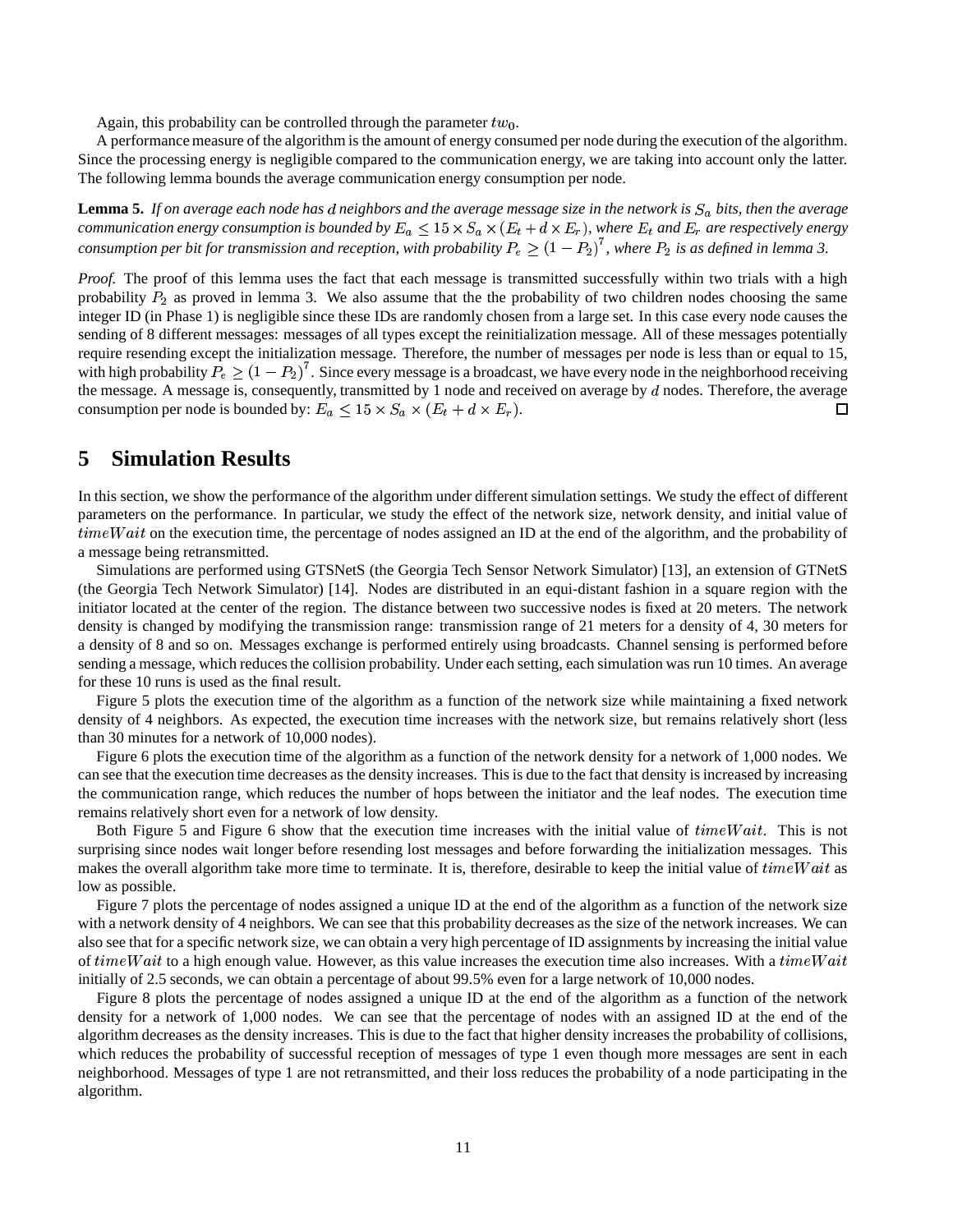

Figure 5: Execution time Vs. network size



Figure 6: Execution time Vs. network density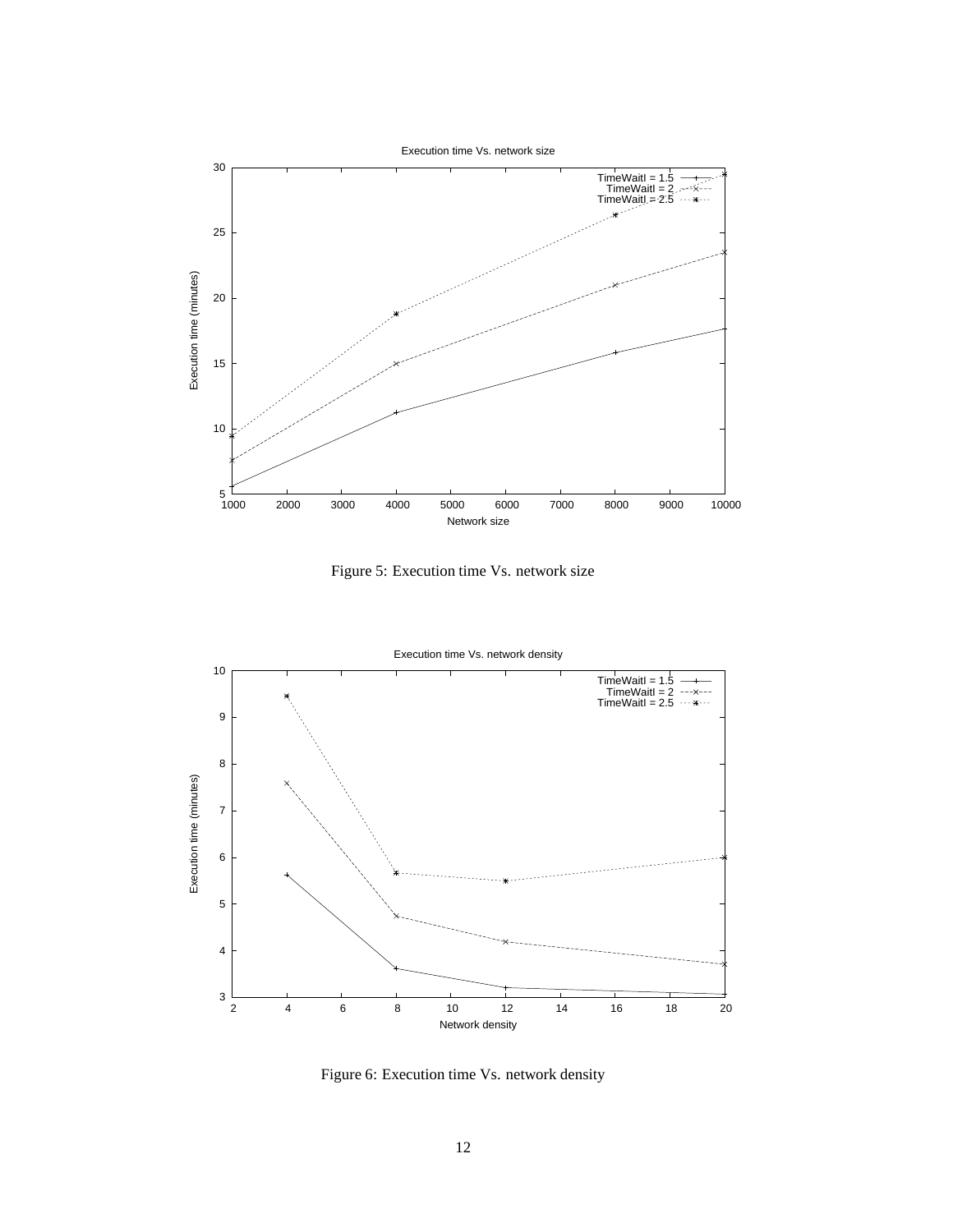

Figure 7: Assignment probability Vs. network size



Figure 8: Assignment probability Vs. network density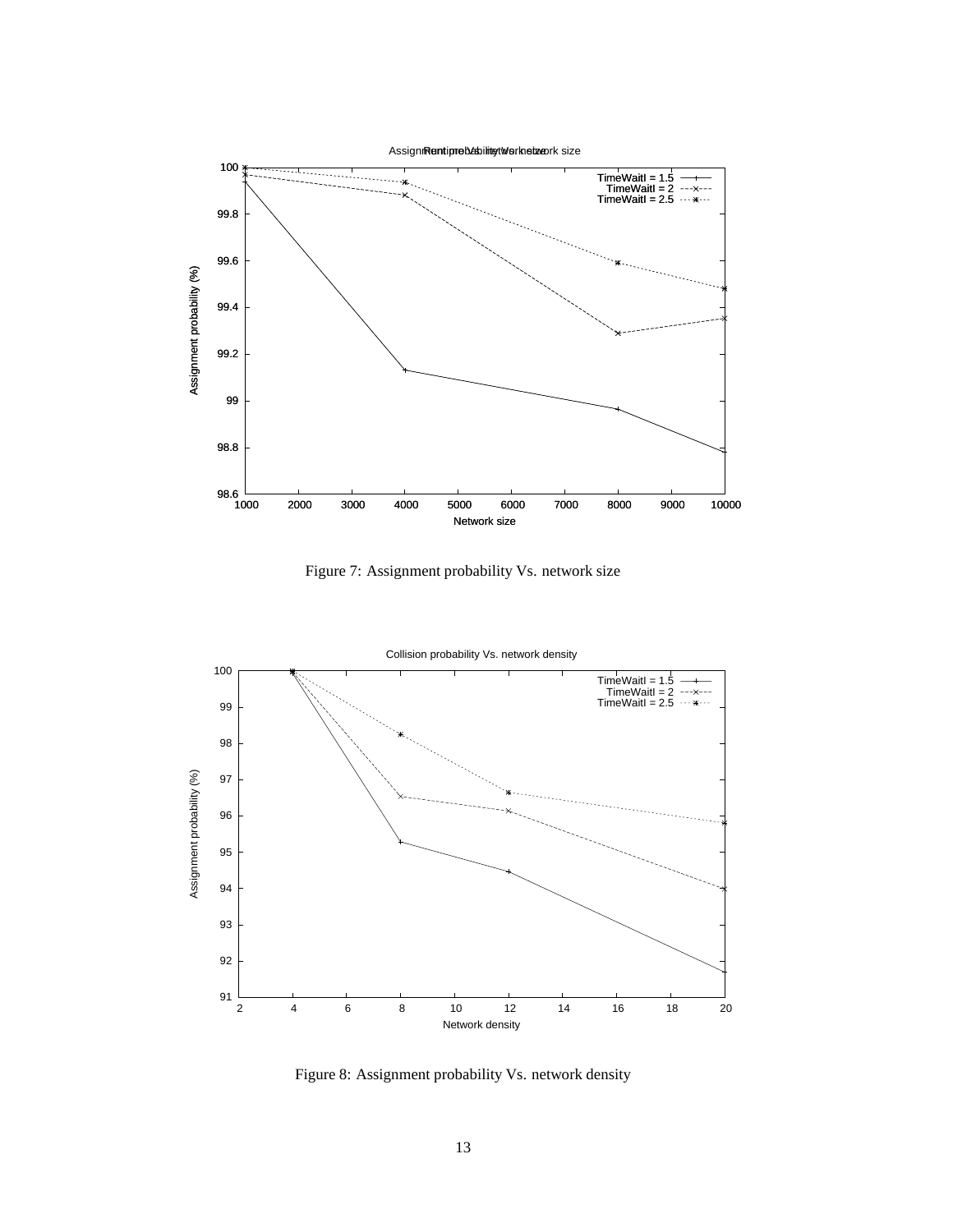Both Figure 7 and Figure 8 indicate that we can increase the probability of nodes participation in the algorithm by increasing the initial value of  $timeWait$ . However, such an increase causes the execution time to increase which is not desirable. Thus, there is a tradeoff between the percentage of assigned IDs and the execution time.

Finally, we study the probability of collisions under various simulation settings. Figure 9 plots the probability of a message being retransmitted because of collision as a function of the network size. We can see that this probability increases with size. This is due to the fact that messages are longer on average since more nodes are located many hops away from the initiator. Longer messages take more time to transmit, which makes the occurrence of a collision more likely. As expected, the probability of collision diminishes, when the value of  $timeWait$  increases.



Figure 9: Collision probability Vs. network size

Figure 10 gives the collision probability as a function of network density for a network of 1,000 nodes. We can see that collision is more likely in a network with higher density. This is not surprising since more nodes are competing for each channel. We can also see that the collision probability can be controlled by increasing the value of  $timeWait$ .

Based on the results, we can state that the initial value of  $timeWait$  plays a central role in the algorithm. It needs to be set appropriately so as to maximize the probability of nodes being assigned an ID at the and of the algorithm and minimize the collision probability while keeping the execution time under control.

## **6 Case of Asynchronous Wake-Up**

In this section, we extend the unique ID assignment algorithm to cover the case of asynchronous wake-up of nodes. Nodes are not assumed to all be awake at the beginning of the algorithm and remain alive until its termination. The initiator no longer knows the exact size of the network when it starts assigning final IDs since new nodes can wake-up later during the execution of the algorithm or after its termination. The initiator now estimates the final size of the network to be  $k$  times the size reported from the original nodes. The parameter  $k$  is fixed prior to the start of the algorithm and is a function of the wake-up procedure of the network. For example, if we estimated that half of the network is awake at the start of the algorithm, then  $k$  needs to be at least 2. There are  $k$  unique IDs for each node participating in the initial round of the algorithm. The additional IDs are kept at the initiator and assigned later to new nodes.

There are several modifications to the algorithm. Nodes no longer need to keep retransmitting lost messages indefinitely until their confirmation. In fact, a node considers its neighbor dead (or gone in sleep-mode) if it does not confirm a message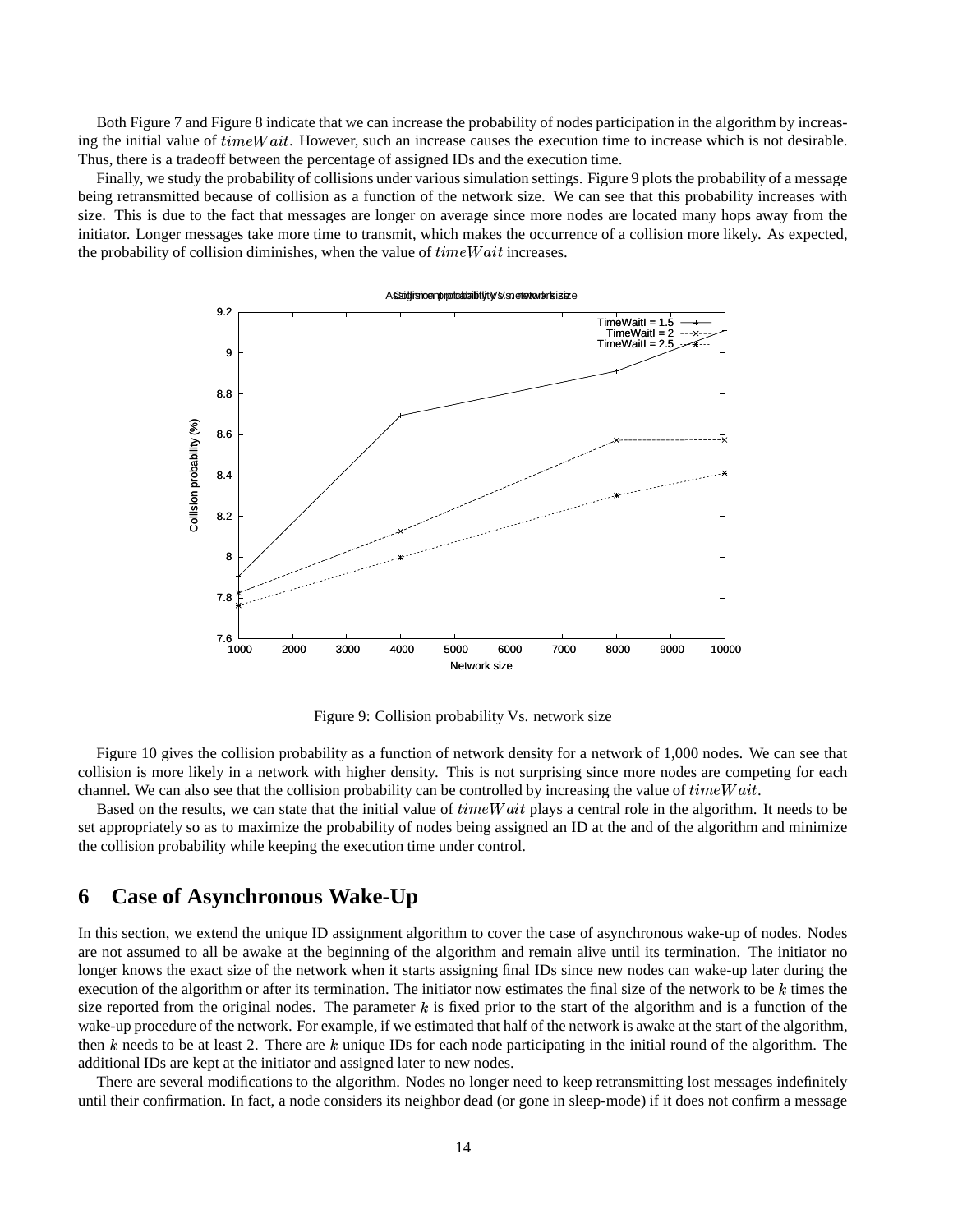

Figure 10: Collision probability Vs. network density

after two trials. If such a neighbor is the parent node, then the node tries to attach itself to a different node by acting as a node that just joined (woke-up) the network. If the dead node is a child, then the node deletes it from its children list. The child has to find a parent when it rejoins the network.

When a parent node dies, each one of its children sends a parent request (message of type 10). The first neighbor to respond with a message of type 11 is chosen as the new parent. A parent selection message (type 12) is then sent. The reception of this message is confirmed by the chosen parent through a message of type 13.

A node that wakes up after the start of the algorithm sends an initialization request (message of type 14). Nodes receiving this message resend their initialization message. Any other new node (waking-up at the same time) will respond as before with a message of type 2. Any node that obtains a new sub-tree requests to be allocated a set of IDs equal to the size of the additional sub-tree. This request is performed using a message of type 15 going to the original initiator node. Each node along the path confirms this message using a message of type 16. When the initiator receives this message, it sends a second allocation message of type 17. This message is confirmed at every intermediate node using a message of type 18.

## **7 Conclusion**

We presented a solution to the global ID assignment problem in sensor networks. Our solution aims at assigning unique IDs to each node using the minimum number of bytes required to code these IDs. This was obtained using a 3-phase approach. In the first phase, temporary long IDs are assigned. These temporary IDs are used in the second phase to reliably determine the exact size of the network and, therefore, the minimum number of bytes to use. In the third phase, final IDs coded using the minimum number of bytes are assigned. We demonstrated that the proposed algorithm can be tailored to obtain excellent results, both in terms of the percentage of participating nodes and the execution time.

## **References**

[1] C. Intanagonwiwat, R. Govindan, and D. Estrin, "Directed diffusion: A scalable and robust communication paradigm for sensor networks," in *MOBICOM*, 2000.